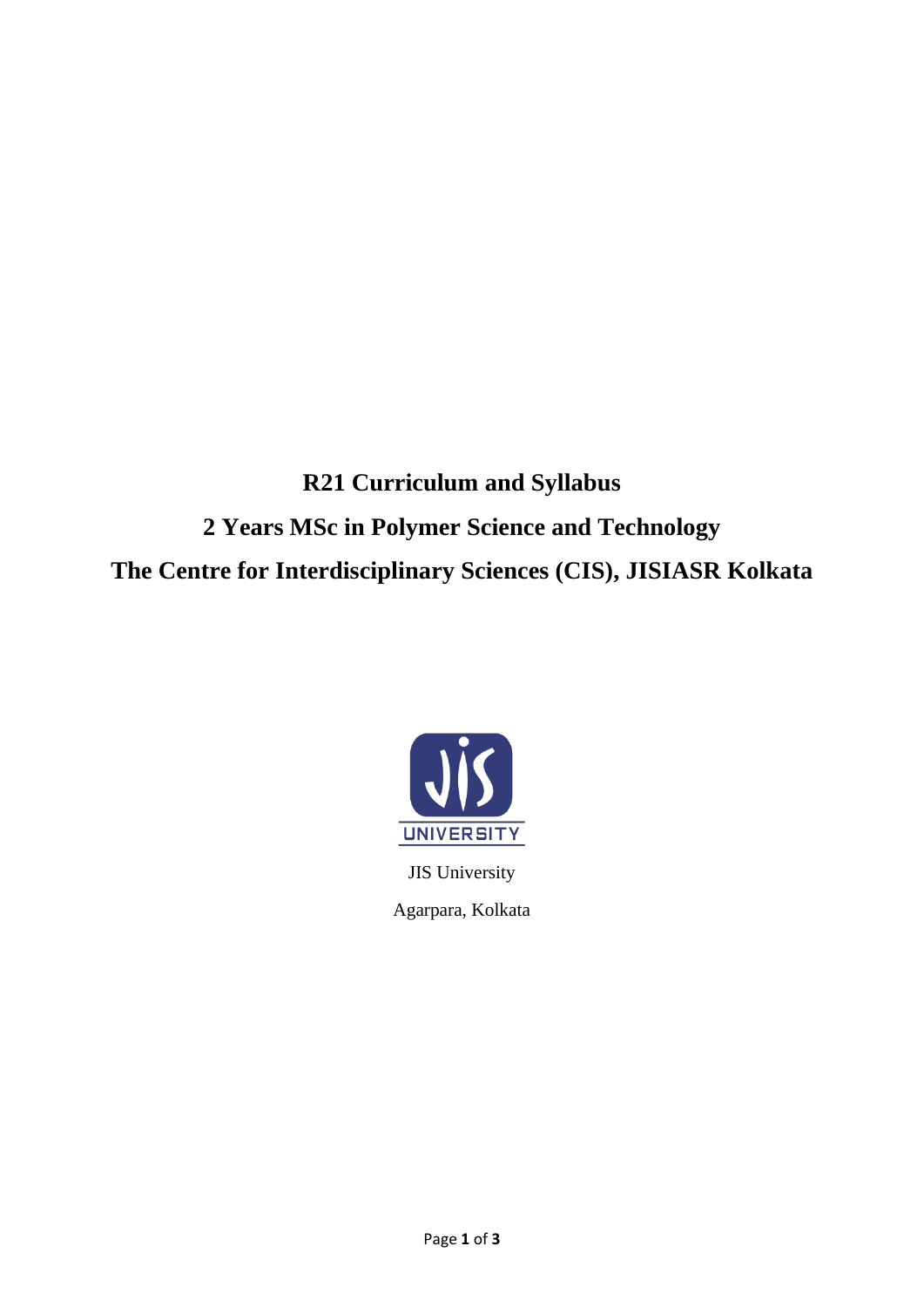

## **JIS UNIVERSITY**

## **Curriculum and Syllabus of 2 Years MSc in Polymer Science and Technology, The Centre for Interdisciplinary Sciences (CIS), JISIASR Kolkata**

| <b>SEMESTER 1</b> |             |                |                                                                      |  |              |          |                |                         |  |
|-------------------|-------------|----------------|----------------------------------------------------------------------|--|--------------|----------|----------------|-------------------------|--|
| SI.               | <b>Type</b> | Course         | <b>Course Name</b>                                                   |  | L            | Т        | P              | <b>Credits</b>          |  |
| No                |             | No.            |                                                                      |  |              |          |                |                         |  |
| <b>THEORY</b>     |             |                |                                                                      |  |              |          |                |                         |  |
| 1.                | PC          | <b>PPS1001</b> | Introduction to Polymer Science and<br>Technology                    |  | $\mathbf{3}$ |          | $\bf{0}$       | $\overline{4}$          |  |
| $\overline{2}$ .  | PC          |                | PPS1002 Basic Polymer Chemistry                                      |  | 3            |          | $\bf{0}$       | 4                       |  |
| 3.                | ΟE          |                | PPS1003 Polymer Nanotechnology<br>PPS1004 Biopolymer                 |  |              |          | $\overline{0}$ | 4                       |  |
| 4.                | ЮE          |                | PDS1001 Course from other department<br>(Probability and Statistics) |  | 4            | $\bf{0}$ | $\bf{0}$       | $\overline{\mathbf{4}}$ |  |
| <b>PRACTICAL</b>  |             |                |                                                                      |  |              |          |                |                         |  |
| 5.                | PC          |                | PPS1101 Laboratory on Basic Polymer Science<br>and Technology        |  |              |          |                | 2                       |  |
| 6.                | PC          |                | PPS1102 Laboratory on Polymer Chemistry                              |  |              |          |                | $\overline{2}$          |  |
| TOTAL             |             |                |                                                                      |  | 13           |          | 14             | 20                      |  |
|                   |             |                |                                                                      |  |              |          |                |                         |  |

| <b>SEMESTER 2</b> |                  |                |                                                                 |                |              |                             |                          |
|-------------------|------------------|----------------|-----------------------------------------------------------------|----------------|--------------|-----------------------------|--------------------------|
| Sl.<br>No         | <b>Type</b>      |                | <b>Course No. Course Name</b>                                   | ╙              | Τ            | ${\bf P}$                   | <b>Credits</b>           |
|                   | <b>THEORY</b>    |                |                                                                 |                |              |                             |                          |
|                   | PC               | <b>PPS2001</b> | <b>Basic Characterization Techniques</b><br>of Polymers         | 3              |              |                             |                          |
| $\overline{2}$ .  | PC               | <b>PPS2002</b> | <b>Surface Coating with Polymers,</b><br><b>Paints and Dyes</b> |                |              |                             | $\overline{\mathcal{A}}$ |
| 3.                | <b>OE</b>        | <b>PPS2003</b> | <b>Specialty Polymers for advanced</b><br>applications          | $\overline{3}$ |              | 0                           | 4                        |
|                   |                  | <b>PPS2004</b> | Rheology and Mechanical<br>Properties of Polymer                |                |              |                             |                          |
|                   |                  | <b>PPS2005</b> | <b>Advanced Organic Synthetic</b><br>Chemistry                  |                |              |                             |                          |
|                   |                  | <b>PPS2006</b> | Heterocycles: their role in Polymer                             |                |              |                             |                          |
| 4.                | <b>OE</b>        | <b>PDS2007</b> | Database Design                                                 | 4              | $\bf{0}$     | $\bf{0}$                    | 4                        |
|                   | <b>PRACTICAL</b> |                |                                                                 |                |              |                             |                          |
| 5.                | PC               | <b>PPS2101</b> | Laboratory on Polymer<br>Characterizations                      |                |              |                             |                          |
| 6.                | PC               | PPS2102        | <b>Laboratory on Surface Coating</b>                            | 0              | <sup>o</sup> | $\mathcal{D}_{\mathcal{A}}$ |                          |
|                   | TOTAL            |                |                                                                 | 13             |              |                             | 20                       |